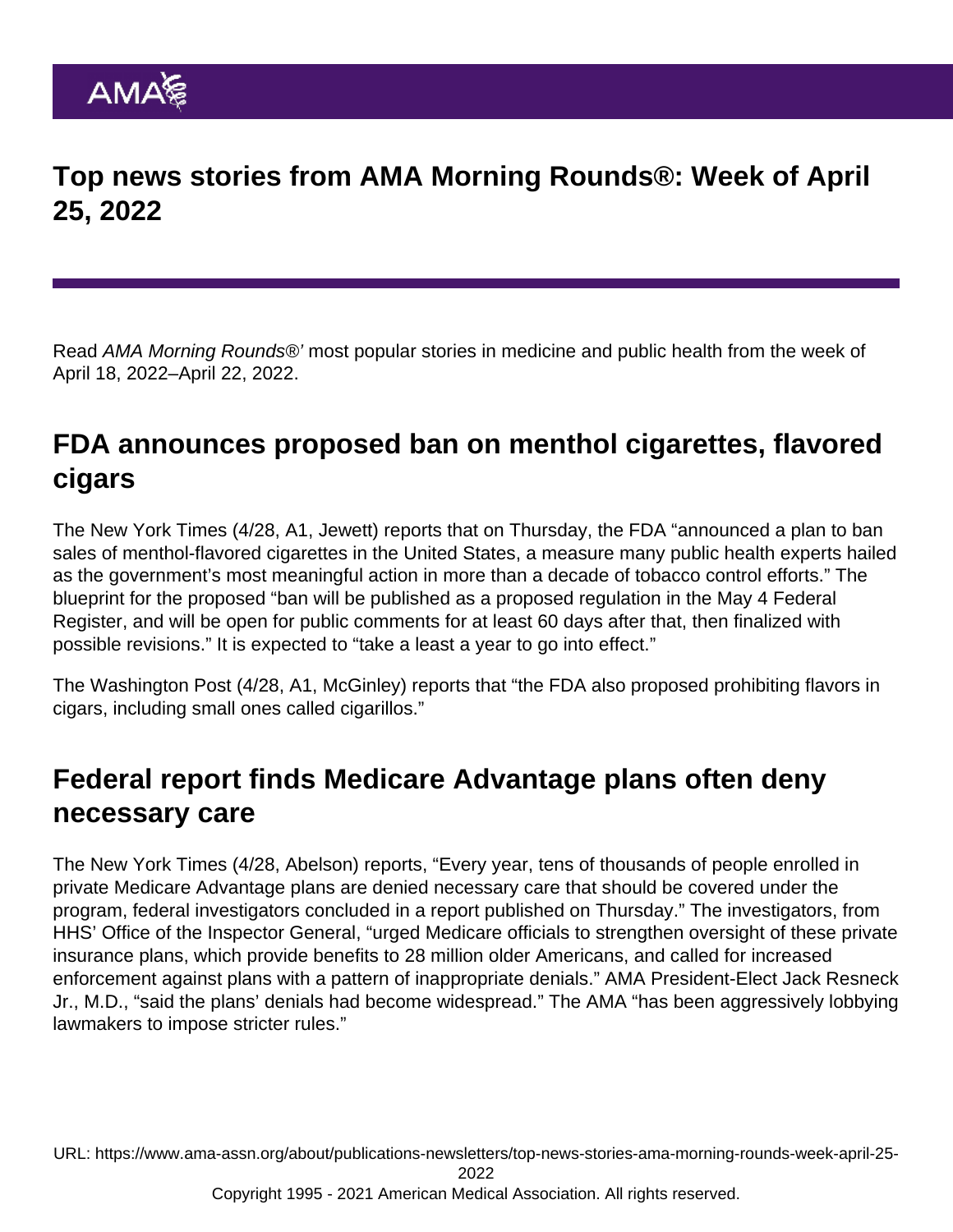# USPSTF finalizes recommendations on low-dose aspirin regimens for CVD prevention

[CNN](https://us.cnn.com/2022/04/26/health/aspirin-heart-health-recommendations-wellness/index.html) (4/26, Christensen) reports that "after years of recommending regular aspirin to prevent heart attack and stroke," scientists with the U.S. Preventive Service Task Force (USPSTF) "now see little benefit for most healthy people, and say it may contribute to a risk of bleeding in your stomach or brain that goes up as you get older." The task force "has finalized its latest recommendations on low-dose aspirin regimens and now says people over 60 should not start taking a daily aspirin for primary prevention of" cardiovascular disease (CVD), "in most cases." The [recommendations](https://jamanetwork.com/journals/jama/fullarticle/2791399) were published in JAMA.

[STAT](https://www.statnews.com/2022/04/26/task-force-pares-back-aspirin-preventing-heart-disease/) (4/26, Cueto) reports, "Among adults 40 to 59 years old, the task force...concluded 'with moderate certainty' that there was a small net benefit to taking low-dose aspirin among those who have a 10% or higher risk of developing heart disease in a 10-year period."

[Healio](https://www.healio.com/news/primary-care/20220426/uspstf-finalizes-recommendations-on-initiating-aspirin-for-primary-cvd-prevention) (4/26, Viguers) reports the new "recommendations were based on a systematic review of 11 randomized controlled trials involving more than 134,400 patients."

### Adolescents made up a larger share of suicides at the start of the pandemic

[CNN](https://www.cnn.com/2022/04/25/health/teen-suicide-increase-pandemic-study-wellness/index.html) (4/25, Rogers) reports, "The number of suicides among adolescents between the ages of 10 and 19 increased in five states during the pandemic, according to research looking at 14 states." In addition, "data from Georgia, Indiana, New Jersey, Oklahoma, Virginia and California...showed an increase in the proportion of adolescent deaths by suicide relative to suicides by people of all ages."

[MedPage Today](https://www.medpagetoday.com/psychiatry/depression/98395) (4/25, Walker) reports, "Adolescent suicides made up a larger share of suicides at the start of the COVID-19 pandemic compared to prepandemic years, according to data from 14 states," data which "comprised 32% of all U.S. residents and about a third of all adolescents." The study revealed that "in 2020, individuals ages 10-19 comprised a significantly higher proportion of total suicides versus the prepandemic period of 2015-2019 (6.5% vs 5.9%, respectively), a relative 10% increase," but even though "there was also an increase in the absolute number of adolescent suicides in 2020, at 903 versus 835.6 on average in the prepandemic years, it was not statistically significant, the authors stated." The [findings](https://jamanetwork.com/journals/jamapediatrics/fullarticle/2791544) were published online in an April 25 research letter in JAMA Pediatrics.

URL: [https://www.ama-assn.org/about/publications-newsletters/top-news-stories-ama-morning-rounds-week-april-25-](https://www.ama-assn.org/about/publications-newsletters/top-news-stories-ama-morning-rounds-week-april-25-2022)

[2022](https://www.ama-assn.org/about/publications-newsletters/top-news-stories-ama-morning-rounds-week-april-25-2022)